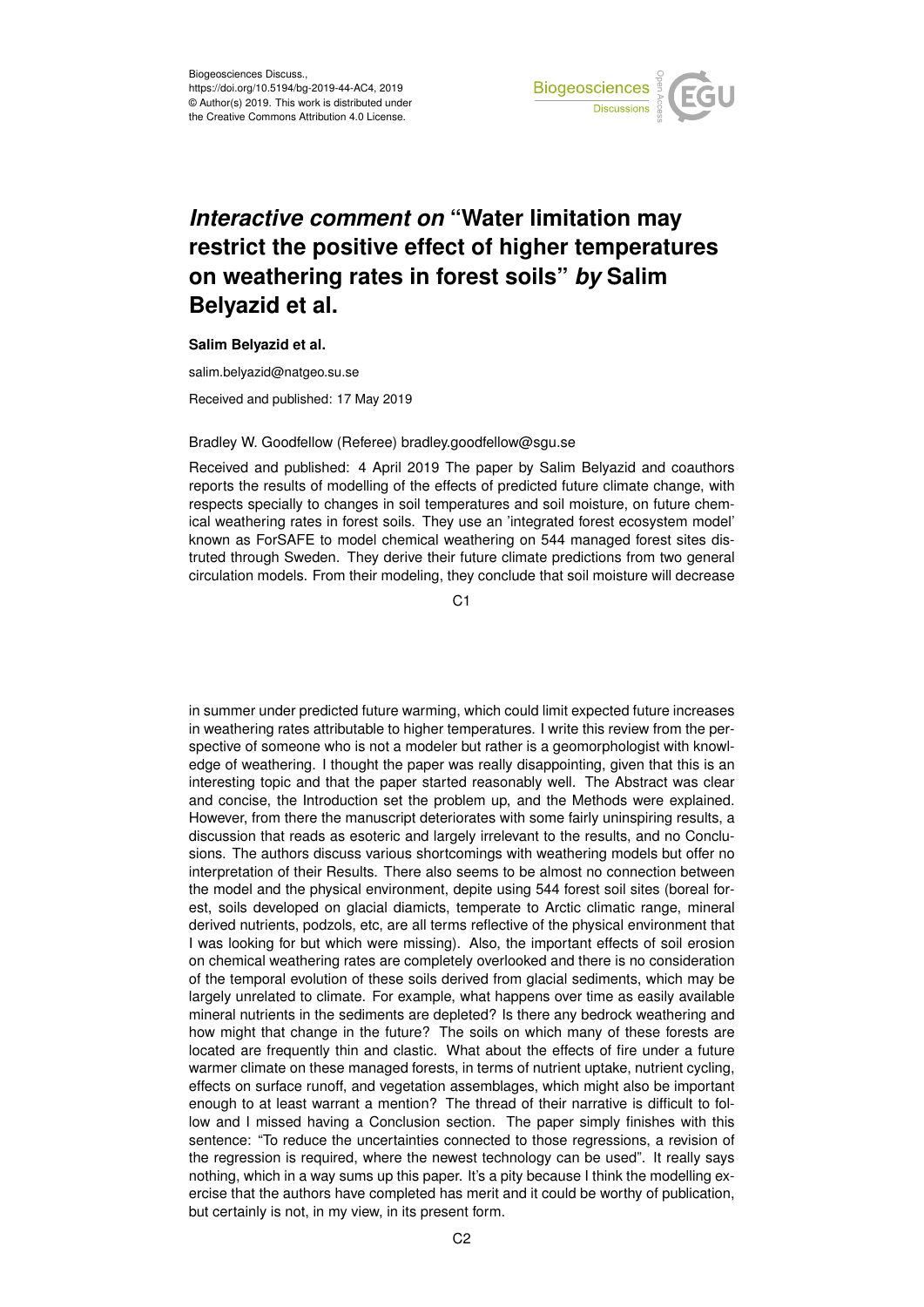Response to the reviewer's general comments: We appreciate all the aspects taken up, but we want to focus the paper on the effects of climate in the coming 80 years or so. Under this time period, we do not expect any significant physical changes, and want instead to focus on the interplay of moisture and temperature, to see if the 10% increase in weathering per 1 degree increase in temperature will materialise. However, we agree that the paper will bebenfit from a more thorough description of the results and more in depth discussion (this is in line with the message from reviewers 1 and 2).

15: Previous estimates of weathering rates? And what about temperature controls on reaction kinetics? 20: For those from a different field, it could be worthwhile explaining 'productive'. We can guess what it probably means but it would be good to have it defined. Also, what is modeled? 25: Elevated air temperatures should appear earlier 30: This could be shortened 35: It is unclear what exceedance of planetary boundaries means, its connection with climate change, and its relevance for this paper. 40: Why is an increase in biomass production needed to meet the stated goals? 50: Grammatical error with the references. Be specific and substitute tree harvesting for forestry!? 55: Compensation potential – with respect to acidity? The reader can often guess what you mean but the writing should be much clearer. 60: Losses of what? 65: Accelerated is preferable to higher because the latter might mean larger trees. 70: Could be worth explaining radicals or being more specific with respect to listing those. Also the number and intensity of wetting and drying cycles might be important. "Net effect is positive or negative" be explicit: "on chemical weathering of soils". Also weathering encompasses physical and chemical processes, and physical processes related to freeze-thaw/frost cracking will change in a different way to chemical processes, under a warmer climate. 80: Are you explicitly modelling all of the unsaturated zone? What about in locations where it extends below the maximum rooting depth? What is the maximum rooting depth? 90: "and" organic cations. And "H2O" with the 2 as subscript. 95: What are the different layers of the simulated soil? 125: Hydrology-related fluxes of what? 130: No previous mention of the listed atmospheric pollutants. Explain their importance to this study and do this earlier in the paper. 150: Explain why you use these two particular

 $C<sub>3</sub>$ 

## models: ECHAM5 GCM and CCSM3 GCM. Is "story line" the correct term?

Thank you for the thorough comments. We will try to address them as we revise the text where we understand the request and where we see its relevance (we don't for example understand the question about planetary boundaries, productive forests or losses in line 60). Other instances, such as the request for clarification about if we model the unsaturated zone, will be addressed. Note to editors: we suspect that there is a mismatch in the line numbers referred to by Dr. Goodfellow and the version available from the journal. But we will try to look for the text indicated by the reviewer and not the line numbers.

RESULTS: In general, I found this section to be hard to follow. 175: Temporal or spatial 'variability'? 175-180: These two sentences read as being in conflict with each other. 190: Is it really both climate models? In the CCSM result in Figure 4 it appears that variance increases with soil temperature increase. 195: There really is no correlation between annual weathering rate and predicted moisture change. Is the correlation really significant? You are explaining 5% of the variance. The regression line very weakly indicates that annual weathering will increase with reduced soil moisture. Why would this be so and if you consider this result to be significant then why isn't is further explored in the Discussion? The text in line 175 refers to table 1, where the data is described as annual average for two periods. The variability is between the sites, so spatial. We will try to make this more explicit in the text. 175-180: sentence 1: there is a large variability in weathering among the sites, sentence 2: weathering will increase consistently at all sites due to climate change. The two sentences refer to different things (1- what is the weathering rate vs. 2- will it increase with climate change?). We struggle to see how these two are in conflict. 195: we agree, the correlation is insignificant, we do not understand this comment and do not disagree with the reviewer even if our formulation is not the same. Yet, as there is no correlation, why should we try to explain the very weak, insignificant trend? We do not think this is significant, as we have a statistical test telling us it is not.